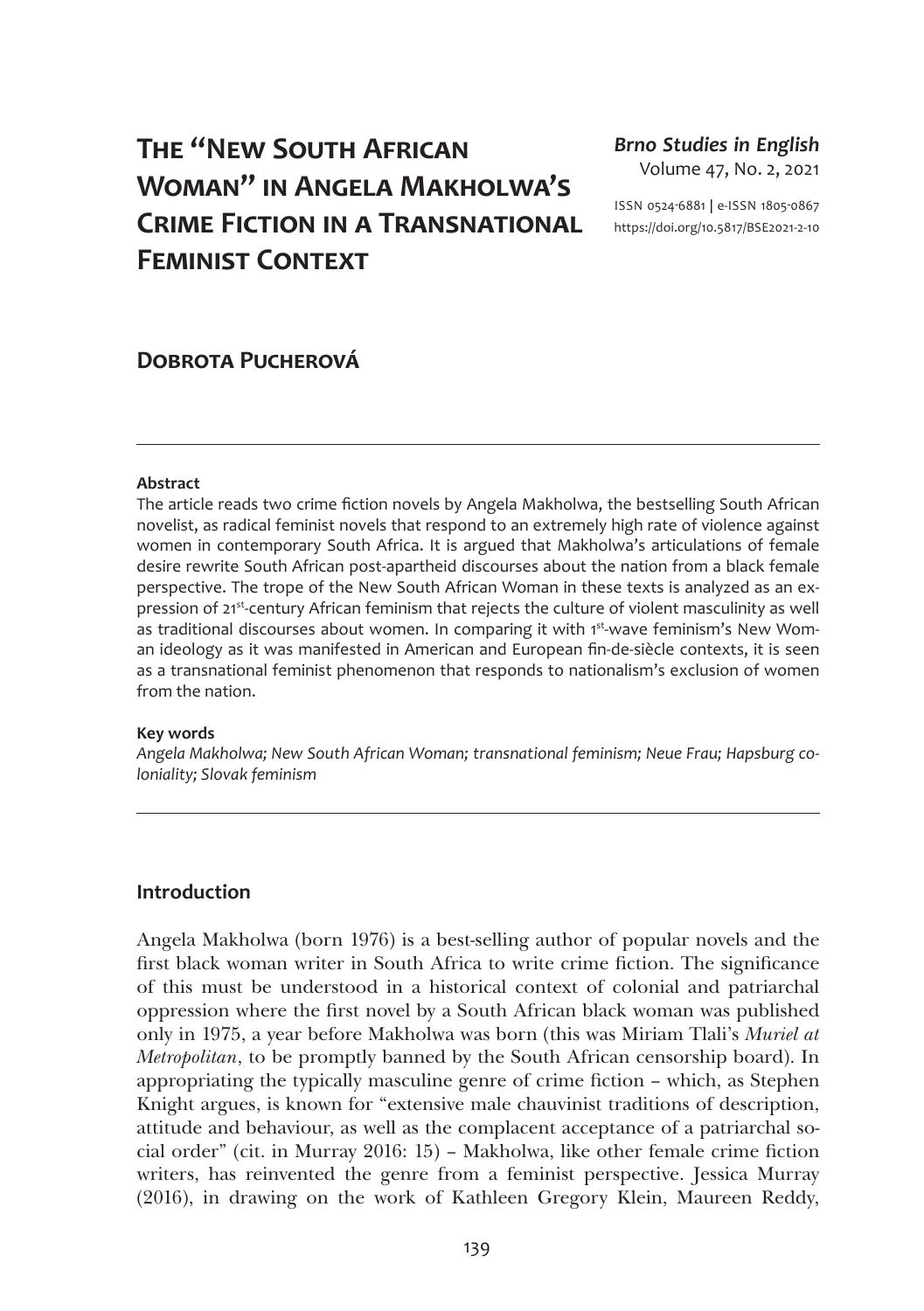Margie Orford and Antoinette Pretorius, emphasizes the feminist importance of such women-centred, gender-aware detective fiction in a country such as South Africa, where women are the primary targets of male crime and violence. Much publicised statistics estimate that one in three South African women will be raped in her lifetime. In 2020, 2,700 women were killed, and on average, 100 rapes were reported every day – but experts say that is just a fraction of what is going on (Bhekisisa 2021). All of this was made even worse with the COVID-19 pandemic lockdowns in 2021, when sexual assaults registered a 74% increase, compared to the previous year (Mitchley 2021). According to the country's president Cyril Ramaphosa, violence against women is "another pandemic that is raging in our country alongside COVID-19" (Crabtree 2020).

As my analysis of Makholwa's two crime novels below shows, the author raises a mirror to this ugly side of the New South Africa and brings women's experiences of male violence centre-stage. For Makholwa, as for many other contemporary South African feminists, the rampant violence against women in post-apartheid South Africa is the result of the failure of the anti-apartheid struggle to recognize gender, alongside race, as a category of oppression. While women were actively involved in the anti-apartheid struggle, driven by grievances pertaining specifically to them as women, they were not concerned with women's rights in the wider sense, because they believed that, "If an entire society is oppressed, then to talk of women's liberation is negative" (Ginwala 1986). These words of Frene Ginwala, president of the ANC Women's League in the 1980s, show that there was no programme of transforming gender relationships: as the anti-apartheid activist Mamphela Ramphele (1996) writes, women mistakenly believed they would be rewarded for their struggle after freedom was won with social equity and inclusion in politics.

According to the South African feminist theorist Pumla Gqola, misogynist violence in contemporary South Africa is an example of deeply-rooted, structural sexism that is not an aberration, but constitutes the norm. It is one of the constitutive elements of society, one that has been normalised and made part of its patriarchal culture, which Gqola calls "rape culture" (2015: 3). Rape culture, she explains, also excludes women from public spaces, and if they are raped, blames them for being in these spaces; it views certain people, such as prostitutes or wives, as those who cannot be raped, because they make their bodies available to men through a social contract; and it uses "culture" to justify the violation of women. "Crudely put, society raises us to believe that this is the function of women's bodies – to please men sexually and symbolically" (8). Women who are constantly fearing for their lives cannot feel as equal citizens; in this sense, the ideals of the anti-apartheid struggle have not been realized.

In Makholwa's novels, the South African rape culture, in which women are only pawns between men, is seen to carry over into the post-apartheid period. Her representation of women's resistance against this endemic violence emphasizes education, financial and emotional independence from men, and female solidarity. Her heroines represent what has been called in the 21<sup>st</sup>-century media discourse the "New South African Woman" (NSAW) – an aspirational identity for black women circulating in popular culture. As Gqola explains, it stands in sharp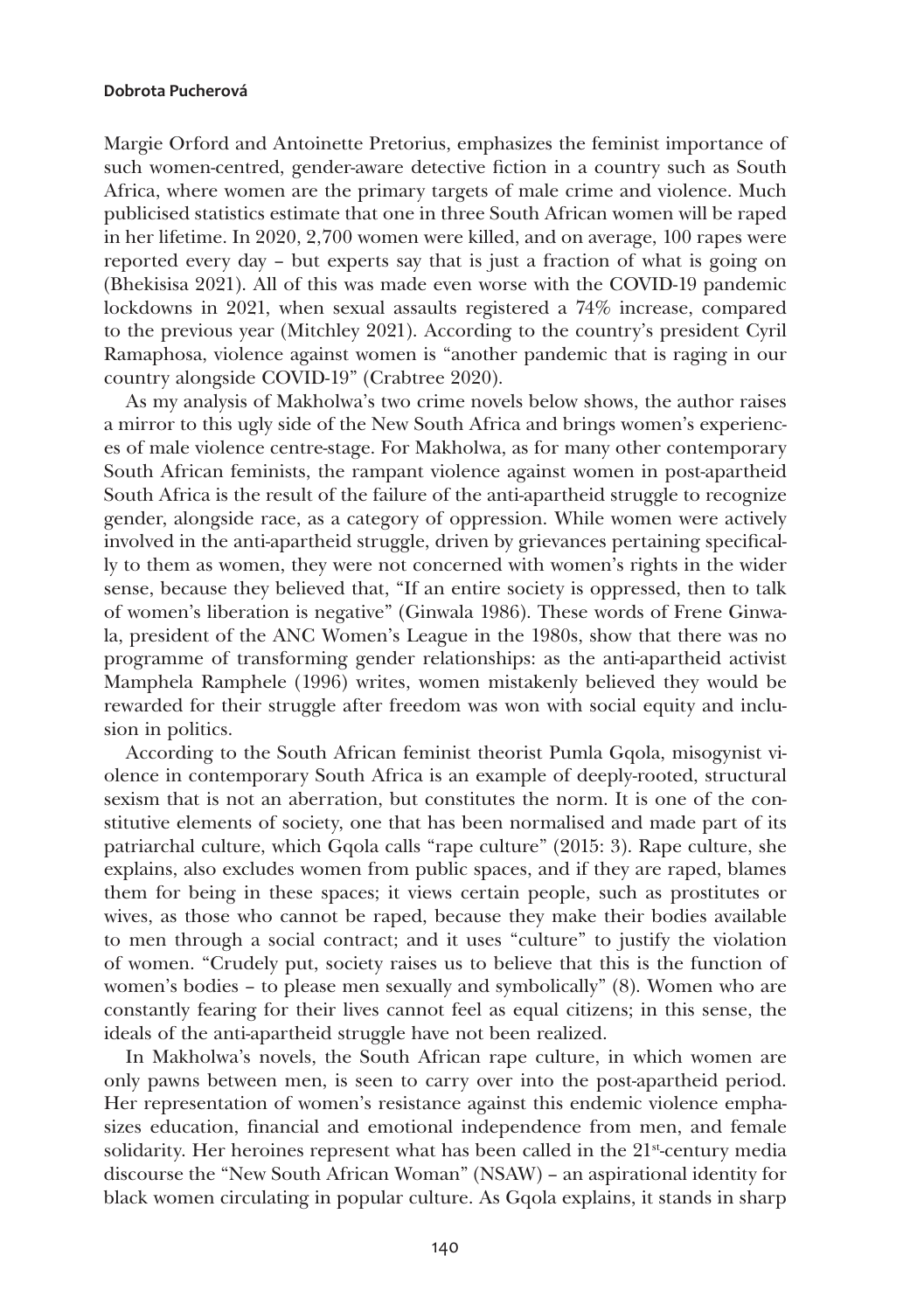contrast to the "old" South African femininity, whose physical movement, sexuality and reproduction, labour and even hairstyles were regulated by apartheid legislation, subjecting the black female body to punishment and poverty. In the New South Africa, on the contrary, "the body had to be imagined anew: as free, mobile, flourishing, exploratory" (Gqola 2016: 120):

The "New South African woman" is a working, urban, upwardly mobile woman. She has a career, and she is ambitious and driven. She has smooth skin, straight, shiny hair and "tastefully" manicured nails, and an arched brow, all of which communicate through the body a specific location within a global economy and a very controlled feminine esthetic whose transgression is ridiculed. (123)

As a black woman who has succeeded in several male-dominated professions – journalism, crime-fiction writing, public relations (she is the owner of a PR company) – Makholwa herself epitomizes this "new" femininity, emphasized by her author portraits on the back cover of her novels. It is therefore not a surprise that her protagonists are also representatives of the same. They are educated, middle-class, professional women with independent, disposable incomes; they are fashion-conscious, outspoken, aware of their rights and impatient with sexism; and their goals in life are pleasure, glamour, and conspicuous consumption. Typically, they engage in non-committal relationships with men and keep marriage and family as an afterthought.

For Gqola, the trope of the New South African Woman "is evidence of female empowerment, but not necessarily feminism" (2016: 123). She cautions against its objectification of women, who in spite of their new economic and political power are valued mainly for their looks, and against its idea of success and respectability as normative and conservative. It includes cisgender heterosexual identity, aspiration to reproductive marriage ("appropriate coupling"), consumer lifestyle, and the ability to reconcile career and family. For all her seeming independence, the New South African Woman is trapped by the imperative to aspire to impossible standards of success and (white) beauty dictated by globalized neoliberal consumer capitalism as represented, for example, on the covers of the *New African Woman* magazine. In this way, the New South African Woman becomes a sign of male success: "she is cast as consumable" (122).

Along similar lines, Myambo (2020) has pointed out that Makholwa's heroines (in both her crime and chick-lit novels) represent only upper- and middle-class urban South African women whose lives revolve exclusively in elite urban microspaces, neglecting the majority of their poor, rural counterparts. Even though her narratives take place in South Africa, their spatial politics, and thus their political impact and cultural commentary, are both enabled and constrained by their settings and narrative thrust, with protagonists who exemplify a popular notion of choice/neoliberal feminism. By creating such a selective image of the post-apartheid South African woman, Makholwa's novels obscure the deep inequalities that continue to divide South Africa and their feminism is compromised by this class bias.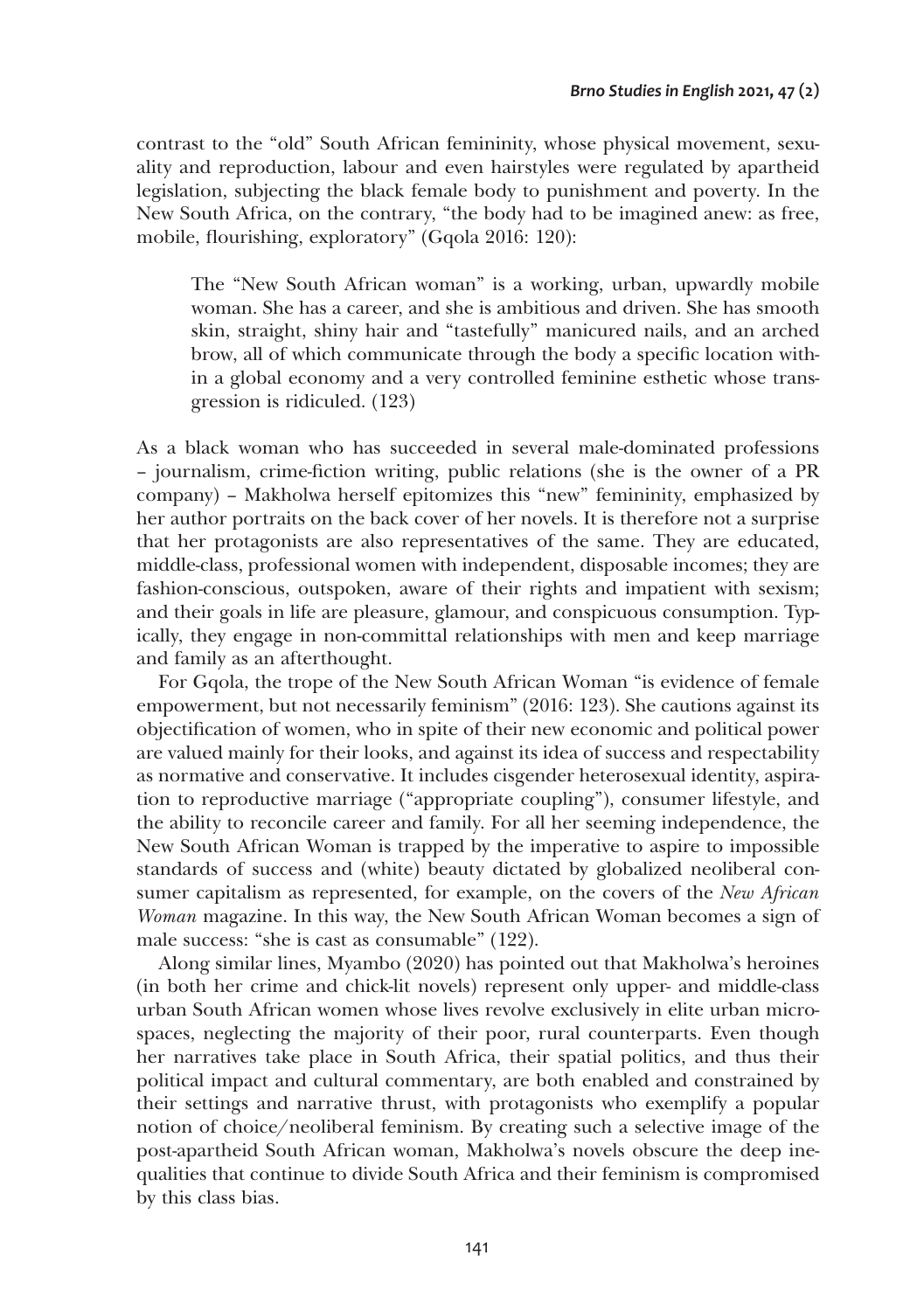On the other hand, Lynda Spencer has argued that the value of the representation of the middle-class, urban, professional and financially independent black woman should not be under-estimated in the context of South African literature, where this type of heroine had never before existed. While she concedes that these female characters' "preoccupation with a consumer culture, desire for romance and performance of femininity exposes their complicity with patriarchy", at the same time she views their new situation as "grounds from which to fashion new identities and relationships" (2018: 85). In the context of post-apartheid South Africa where black women, for the first time in history, have a disposable income, consumption "is not a sign of oppression, but a form of agency and a source of pleasure for the characters" (94).

Read in this light, Makholwa's protagonists' focus on sex, shopping and romance becomes an expression of "conscious self-fashioning that can potentially resist male control" (87). In a country where until 1990, affluent suburbs, private cars, designer brands and mountain resorts were the privilege of white South Africans only, having access to these lifestyles can be read as an explicit sign of black emancipation. Moreover, in a country where women are often blamed for being raped for their "inappropriate" clothing or behaviour (Gqola 2015: 67), women who spend their disposable income on fashion and pleasure can be seen as feminist heroines. Ambitious and career-driven, they are taking control of their lives and resist patriarchal control, male violence and sexism.

## *Red Ink* **(2007)**

Lucy, the protagonist of *Red Ink* (2007), Makholwa's debut novel, is a true New South African Woman: she is raising a small son on her own, working as a consultant in a PR company, writing a book about a serial killer, and all the while manages to look glamorous and sexy. She was pregnant when she left her philandering boyfriend, Gary; she is now dating Karabo, the "perfect" gentleman, who pampers her with romantic weekends in spa resorts and dinners in upmarket restaurants. The only problem that Lucy seems to be constantly confronting is what to wear to look her best. Their dates typically end up in Karabo's bed. Unlike a stereotypical romance heroine, Lucy is not seeking marriage. She always uses protection during sex and keeps Karabo only as an occasional diversion from her busy professional life. Her friend Fundi questions this commitment-free relationship, suggesting that Lucy should be dating not purely for the sake of "multiple orgasms" (Makholwa 2007: 66), but for the prospect of future marriage and security. However, Lucy is too independent and busy with her career to worry about this: "There is no room for a stressful relationship where I have to keep wondering how someone else feels about me, where they are, what they are doing, and all that. With Karabo, it's kind of a seasonal thing, which suits me fine. [...] It's the perfect arrangement" (66). The New South African Woman is seen to be diametrically different from the "old" South African woman, for whom free sexual behaviour would have meant merciless social exclusion. Lucy's sexuality is separated from reproduction and marriage, but not from pleasure. She is seen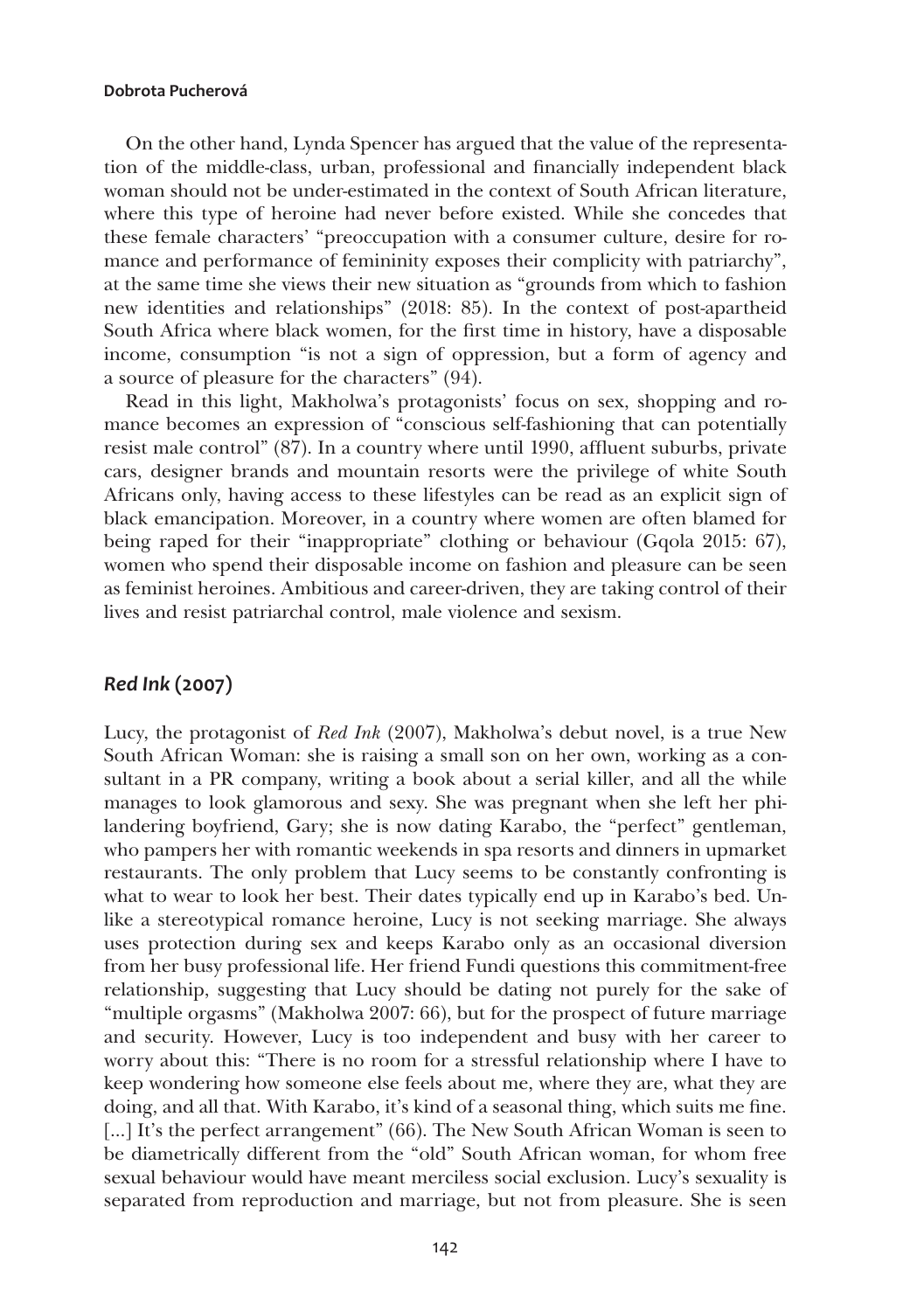as a desiring subject free to choose with whom, when and how she wants to have sex, and this is not stigmatized, but celebrated as an expression of empowered femininity. As the South African feminist journals *Agenda* and *Feminist Africa* have emphasized in the last two decades, the emancipated female body and sexuality are not only the sites of others' inscribed meanings, providing pleasure to men, but also sources of African women's agency through their ability to experience pleasure and express desire. Getting ready to spend a weekend away with her boyfriend, Lucy displays the contents of her bag to her friend Fundi to claim her right to commitment-free enjoyment:

"Sexy lingerie," she said, taking out a black lacy bra with matching g-string. "Check. Flavoured condoms in cranberry, blackberry and strawberry. Check. Energy drink. Check. A fine bottle of red wine. Check. I think this should prove satisfactory to the principal of the Seduction School for Young Bachelorettes, no?" (178)

However, the narrative has a dark side that fundamentally problematizes the freedoms won by women. It paints a bleak image of post-apartheid South Africa where black women are lured to their death by serial killers with promises of employment and lunch dates. The threat of violence seems to be inscribed in the very fabric of the world they inhabit. In search of fame and fortune, Lucy embarks on writing a book about the jailed serial killer, Napoleon Dingiswayo, unaware that his brother and accomplice Sifiso is at large and lurks in the shadows to prey on her and the people close to her. It is only after Sifiso, following Napoleon's instructions, kills Lucy's business partner Patricia and then her lover Karabo that Lucy becomes aware of the danger she has put herself into. She narrowly escapes being killed herself.

The central irony of the story is that the two serial killers started their murderous careers as hitmen working for the underground anti-apartheid resistance leader, KK Mabote, who later becomes an important businessman in the new dispensation, benefitting from the Black Economic Empowerment government programme that sought to level out deep economic divides along racial lines resulting from apartheid injustices. KK Mabote is an opportunist with no moral scruples who transfers practices from the past to the present: "Post-democracy, there were new deals to be made. Sometimes worrisome bodies still needed to be removed" (195). When a young woman threatens to report him to the police for raping her, Mabote has her murdered to protect his political career. The novel shows that the violence of today is the product of past violence – apartheid brutality and the resistance against it. Rewriting the celebratory national narrative of post-apartheid history, it shows the "Rainbow Nation" to be deeply troubled by moral vacuity.

When reading the narrative as a feminist critique of the South African rape culture, four male characters stand out: KK Mabote, a worrisome symbol of the new democratic dispensation; Tshepo, Patricia's abusive boyfriend, who beats her and infects her with HIV; and the duo Napoleon and Sifiso who brutally murder women for perverse pleasure and are groomed by KK Mabote to become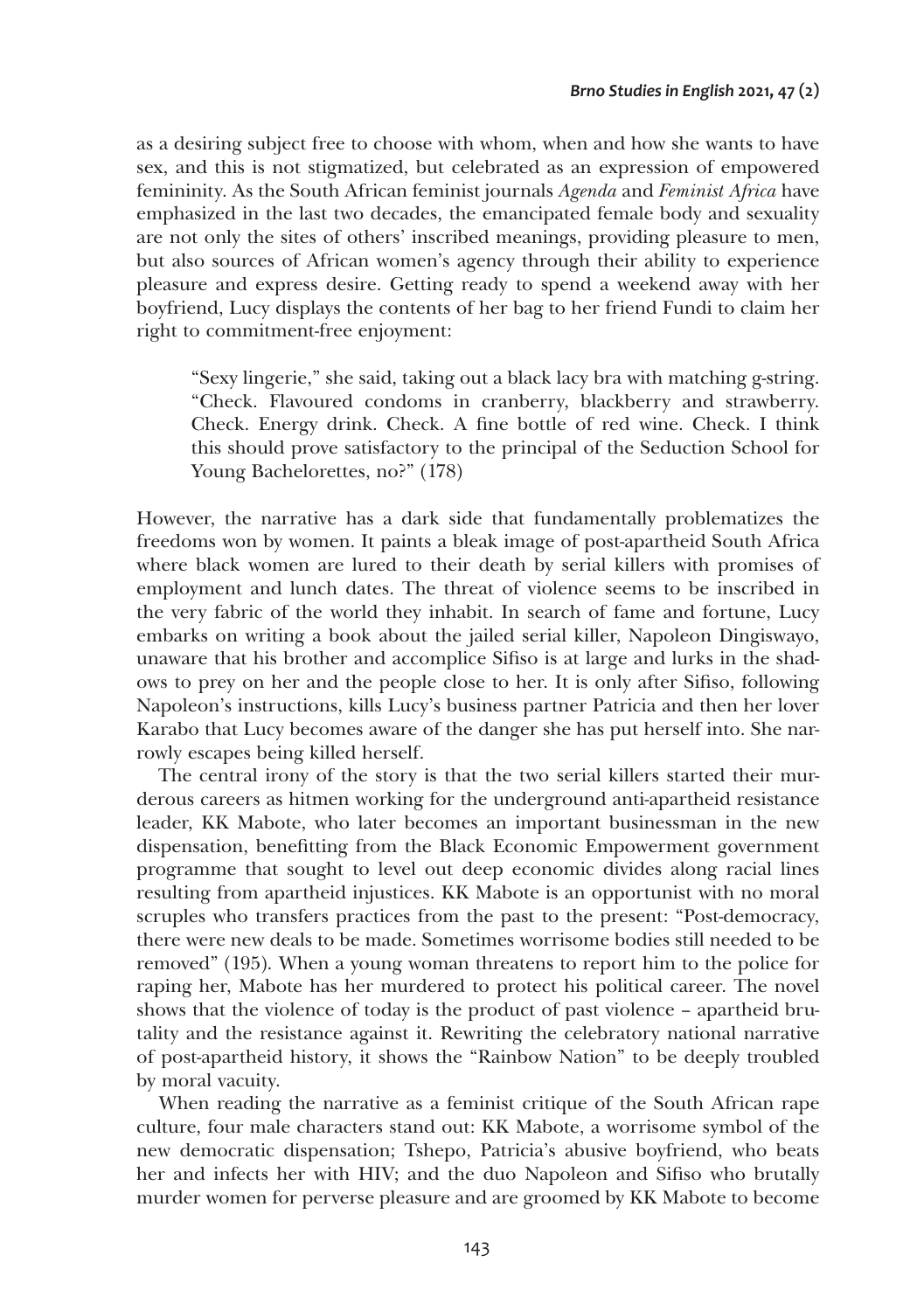professional killers. The last two receive the deepest analysis as the novel seeks to explain their behaviour, motivated by a profound hatred of women. The two brothers were raised by an abusive alcoholic mother, ran away from home, and were drawn into a gang of thieves and forced to steal. These patterns of oppression are reproduced by the adult Napoleon and Sifiso, who compensate for their social powerlessness by deliberately violating women: "His compulsion to rape was innate, he claimed; it was literally the only time he could enjoy himself with a woman because it was only then that he ever felt powerful" (232). Unlike Napoleon, Sifiso never rapes women before killing them. Raped himself by a prostitute at age 11, he is disgusted by the female body: "For Sifiso, the female sex represented filth, disease and whoring. He could not touch them. Women were beneath him" (209). The pattern of rape in Sifiso's life is repeated when, as an adult, he is repeatedly raped by KK Mabote, who in this way "felt the need to establish domination, making Sifiso scream like a wounded animal from the pain of penetration" (209).

According to Gqola (2015), the proliferation of rape in post-apartheid South Africa is an expression of claiming manhood by men who have been emasculated by poverty and social injustice, but she warns against explaining away the responsibility of the violators by referring to their childhood traumas and frustration from poverty (86). The character of KK Mabote shows that rape is not simply an expression of social marginalization, but also a symptom of the cult of hypermasculinity that, as Gqola argues, has been an integral part of patriarchal South African culture: "to treat women as though they do not matter is deeply ingrained in our culture as South Africans" (11). As Murray has pointed out, Makholwa shows that "the brutal instances of physical violence are merely extreme manifestations of discursive and structural gender oppression that shapes every aspect of the female characters' lives" (Murray 2016: 1). This inequality is expressed, for example, in the "toxic romance narratives" that cast women as "damsels" to be rescued by men, who consequently regard them as their property. One such toxic relationship is between Fundi, a struggling actress, and KK Mabote, who feigns love for her in order to gain access to her friend Lucy. Fundi naively sees KK, who helps her launch her acting career, as her Prince Charming, even after he calls her a whore. For the reader who is aware of the businessman's dark past, Fundi's clinging to her romantic dream, despite the warning signs, is worrying. Luckily for her, KK is forced to leave the country as he is about to be implicated in the murders carried out by the two killers. Single again, Fundi is happier than ever: her acting career soars to new international heights. The narrative suggests that women gain freedom when they detach themselves from the romantic scripts that cast men as their rescuers.

## *Black Widow Society* **(2013)**

Makholwa's second crime novel, *Black Widow Society* (2013), brings the feminism of *Red Ink* to a militant level. It revolves around a secret society of women who refuse to make compromises in marriage and are determined to take control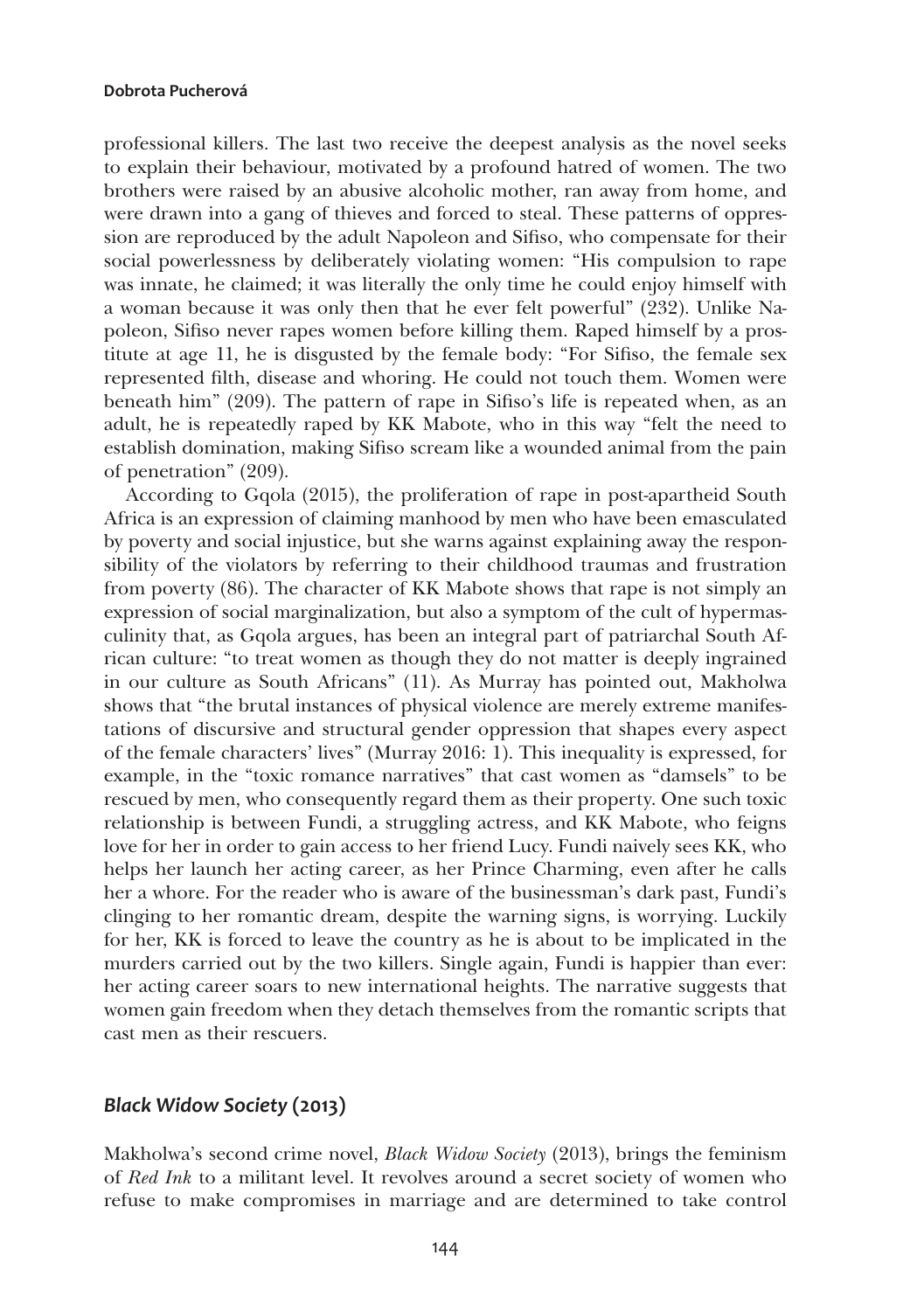over their lives: "These women […] plot their own destinies. They don't allow life to happen to them but decide *how* life will happen to them" (Makholwa 2013: 161). The meaning of this feminist statement of self-determination is gradually revealed as highly unorthodox. Formed by three business women with the objective "to eliminate the suffering of women in the hands of men" (36), the society employs a professional killer to physically eliminate abusive husbands. Money is an important part of each transaction that the society undertakes – it demands half of the widow's inheritance. This is then used to fund the Young Women's Academy – a "programme aimed at producing a new breed of woman who would be given the type of education that would empower her to avoid the kinds of decisions that had led most of the black widows to their ill-fated marriages and partnerships" (17). In terms of Susan Arndt's classification of African feminism, this is unambiguously the "radical" variety: it argues that "men (as a social group) inevitably and in principle discriminate against, oppress and mistreat women" because they are "'by nature' or because of their socialization, hopelessly sexist and usually deeply immoral" and "in most texts the woman protagonist finally kills a man, who represents the violation of women's rights" (85).

As in *Red Ink*, the protagonists of *Black Widow Society* are professional career women with an independent disposable income, fashion sense and *joie de vivre*. Their motto could be "The only way to deal with tough times is to get even by looking good" (127), or even, "get a man, get disappointed, get depressed and look great! All in three easy steps!" (78), an ironical weight-loss plan emphasizing their emotional independence from men. After work, they visit classy restaurants, where they can be seen sipping Chardonnay wearing their new high heels. This image of conspicuous consumption and self-indulgence must be read in the context of a situation where twenty-five years earlier, a black woman could not enter a restaurant unless she worked there and had neither the time nor money to indulge her body. In this sense, it is not a sign of collusion with consumerism, but of emancipation and freedom. Makholwa said she purposefully made all her protagonists upper-middle-class, because "people tend to think of [domestic violence] as affecting the lower echelons of society. […] the wealthier the woman who is experiencing domestic abuse, the more likely she will try to hide it" (Makholwa Interview). Furthermore, by casting its heroines as not only black, but also white and mixed-raced, the novel is concerned to show that domestic violence in South Africa is not the problem of black women only, and that women of all races must unite in their struggle to end this culture of violence.

Even as the novel criticizes male violence, patriarchal power relations are internalized and reproduced by the women themselves. The society has a strict hierarchy, rules and a system of surveillance that ensures loyalty: "There were rules for almost everything in BWS. How people got recruited, who was allowed into the society, who and what was not allowed in the society, how often the women met and how they related to each other outside the confines of the society" (36). Their use of violence to free suffering wives is equally an aspect of patriarchy that the women have adopted as their tactic: violence has become so pervasive that it has been normalized by the women as empowering. Such militant feminism, expressed as a hatred of men and a desire to get rid of them, is shown not to triumph in the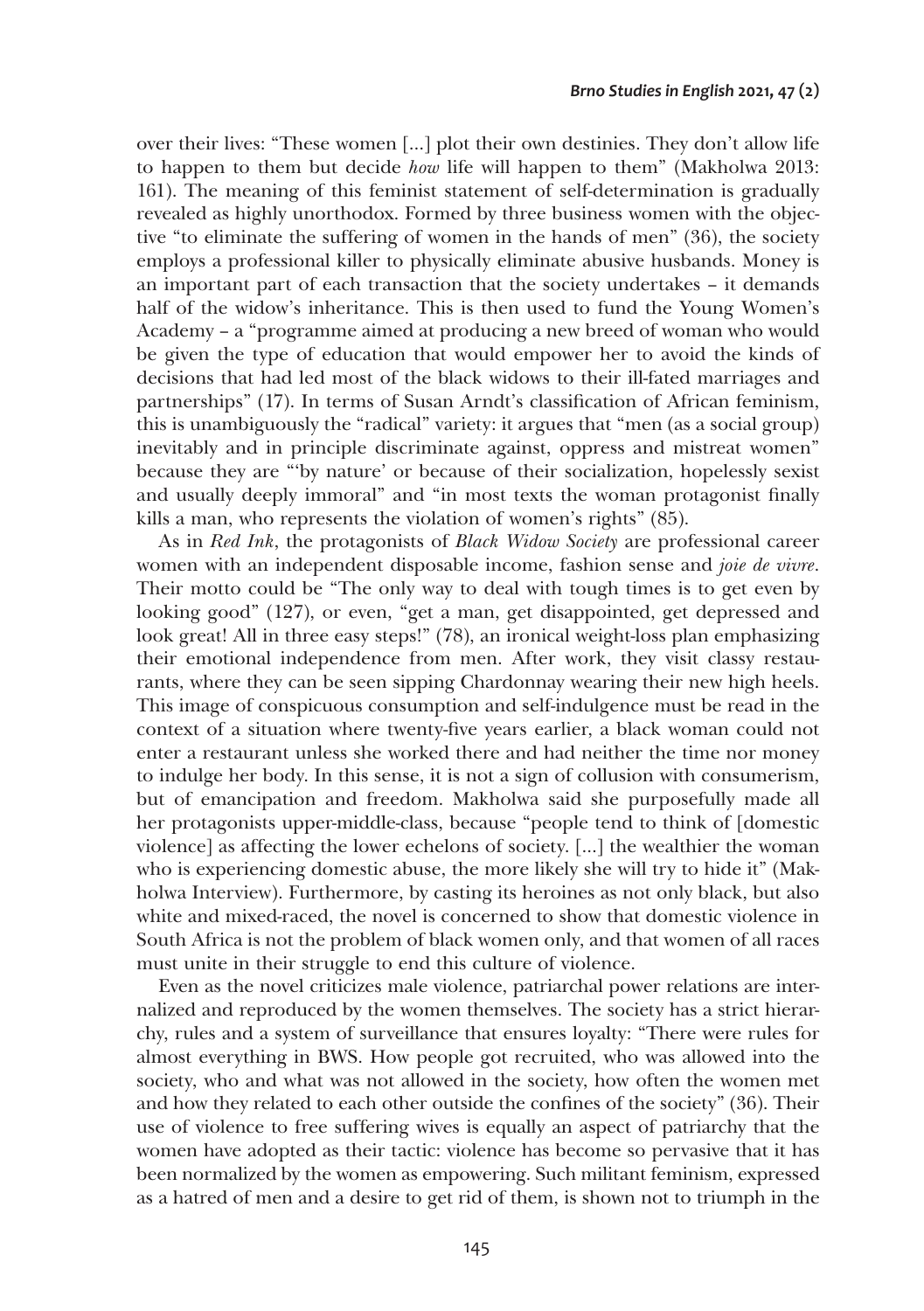end. The ruthlessness of the society against men, driven by desire for money and revenge rather than genuine feminist solidarity, brings about its downfall. It is implied that violence is not the way towards female empowerment and emancipation.

For Pumla Gqola, the current South African discourse of "women's empowerment" is not transformative, because it assumes that women "should adapt to the current system, being 'empowered into position'" (2015: 63) and "leaves the 'cult of femininity' intact and violent masculinities untouched" (65). She emphasizes that feminist social change can happen only if masculinities are also subject to radical transformation. As Murray (2016) has also pointed out, Makholwa's novels fail to envision such a transformation—they place the entire responsibility for violent relationships on women's bad choices and see a solution to male violence in teaching young women how to avoid these bad decisions. In this sense, Makholwa's texts' feminist potential is limited. Nevertheless, I concur with Murray that in exposing and questioning "deeply embedded gendered constructions" this fiction makes "a first and necessary step in the larger and more politically radical process of effecting change" (24). Makholwa's representation of women as independent professionals without marriage aspirations, whose sexuality is not only the site of their victimhood, but also of their power, attacks head-on traditional gender frameworks.

## **The New Woman of First-Wave Feminism**

The trope of the New South African Woman unavoidably echoes the New Woman ideology in fin-de-siècle Europe and United States that was an expression of modern femininity at a moment of life-changing technological, scientific and social progress. Even though there has been no direct link of inspiration between them, it is notable that these analogous socio-historical situations created similar discourses of female emancipation that reveal nationalism and modernity to carry similar meanings for women across cultures and centuries. The term "Neue Frau" (new woman) appeared in Germany after the revolution of 1848 and was increasingly deployed by bourgeois and proletarian women's organizations in their fight for women's right to education and work (Mongu 2011). The emergence of education and career opportunities for European and American women in late  $19<sup>th</sup>$  century, as well as new legal rights to property (although not yet the vote), meant that they stepped into a new position of freedom and choice as regards marital and sexual partners. The expanding potential for women in society was imagined in literature by British and American authors such as Sarah Grand, George Egerton, Kate Chopin, Ella Hepworth Dixon, George Paston (Emily Symonds), as well as colonial writers such as Olive Schreiner. The term "New Woman" is said to have been coined by the Irish writer Sarah Grand in her essay "The New Aspect of the Woman Question" published in 1894 (Jordan 1983). The essay is a manifesto against the "cow-kind of woman" who "sit[s] still at home with cotton-wool in [her] ears" (Grand 1894: 274). It recognizes very clearly how patriarchy works – it makes it impossible for women to attain education and then marks them as irrational: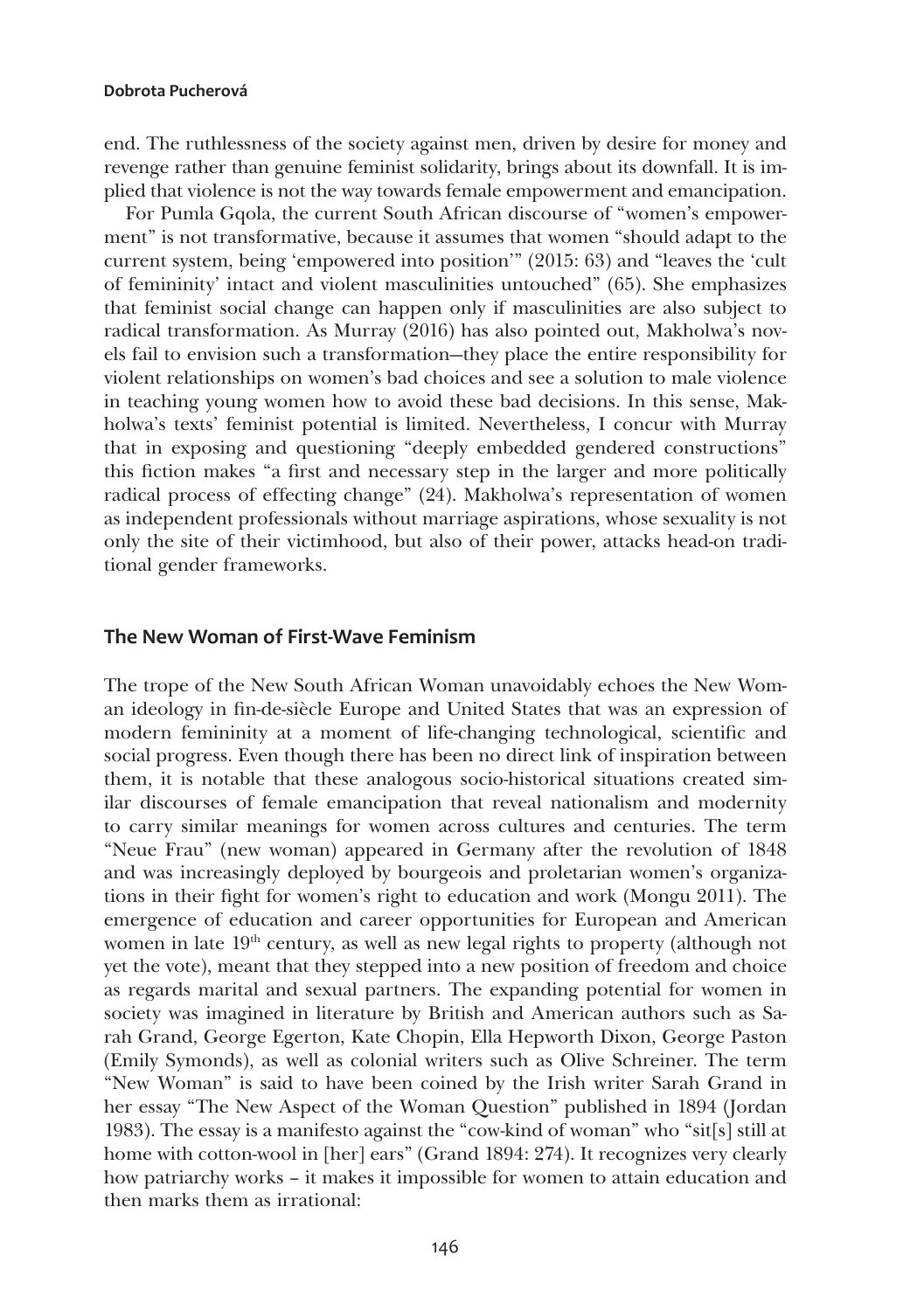Man deprived us of all proper education, and then jeered at us because we had no knowledge. He narrowed our outlook on life so that our view of it should be all distorted, and then declared that our mistaken impression of it proved us to be senseless creatures. He cramped our minds so that there was no room for reason in them, and then made merry at our want of logic. (272)

This inequality, however, is now over: women have discovered that none of this was natural or given, but that "there are in ourselves, in both sexes, possibilities hitherto suppressed or abused, which, when properly developed, will supply to either what is lacking in the other" (272). The New Woman—urban, employed and educated—would be fashioned by Grand and her contemporaries in their fiction, as well as by the print media and the cinema. According to Ellen Jordan, "the first indication that a new breed of feminist was in the process of being born" came as early as 1883 with the publication of Olive Schreiner's *The Story of an African Farm* (1983: 19). In Schreiner's novels, the desire for modern womanhood is expressed by her heroines' thirst for scholarly knowledge and travel beyond the horizons of South Africa. Even though they never realize their dreams, which are crushed by the weight of patriarchal society, their longing is an expression of this modern consciousness. While Lyndall in *The Story of an African Farm* (1883) dies before she can realize it, Rebekah in *From Man to Man* (1926) at least manages to carve out a space for herself in her study, surrounded by her books and fossils; her passion for science and her nostalgia for the past are typically modern sentiments. Schreiner here envisioned the importance of a woman's "room of her own" before Virginia Woolf.

Iveta Jusová has pointed out the contradictions in how the fin-de-siècle new woman was conceived of. She demonstrates that the new woman's feminist ideals notwithstanding, both her fictional and real-life expressions were in collusion with imperialism, meaning that "[h]er feminist consciousness was at the same time informed by her growing sense of privilege" (2005: 7). This is evident in the writing of Olive Schreiner, whose idea of the modern woman—as imagined in her novels or discussed in *Woman and Labour* (1911) – is exclusively white and middle-class, excluding black and mixed-raced South African women from its historical narrative of progress. Similarly, Rita Felski has pointed out how in challenging male-centred narratives of modernity, these women's representations of themselves as modern subjects were no less implicated in broader cultural and intellectual discourses of the time than those by male writers – imperialism, scientific racism and classism. Although Schreiner was explicitly anti-colonialist and personally committed to the campaign for multiracial suffrage in South Africa, she deeply internalized the model of racial hierarchy that "was so central to the period's cultural imaginings of non-Western societies as to be virtually ineradicable" (1995: 161). This racist bias of Western feminism and the colonial power dynamics meant that modern femininity would not become available to Black South African women until one hundred years later.

The "New Woman" was not just a Western European and American concept, however; it was also important for women in Eastern and Central Europe. In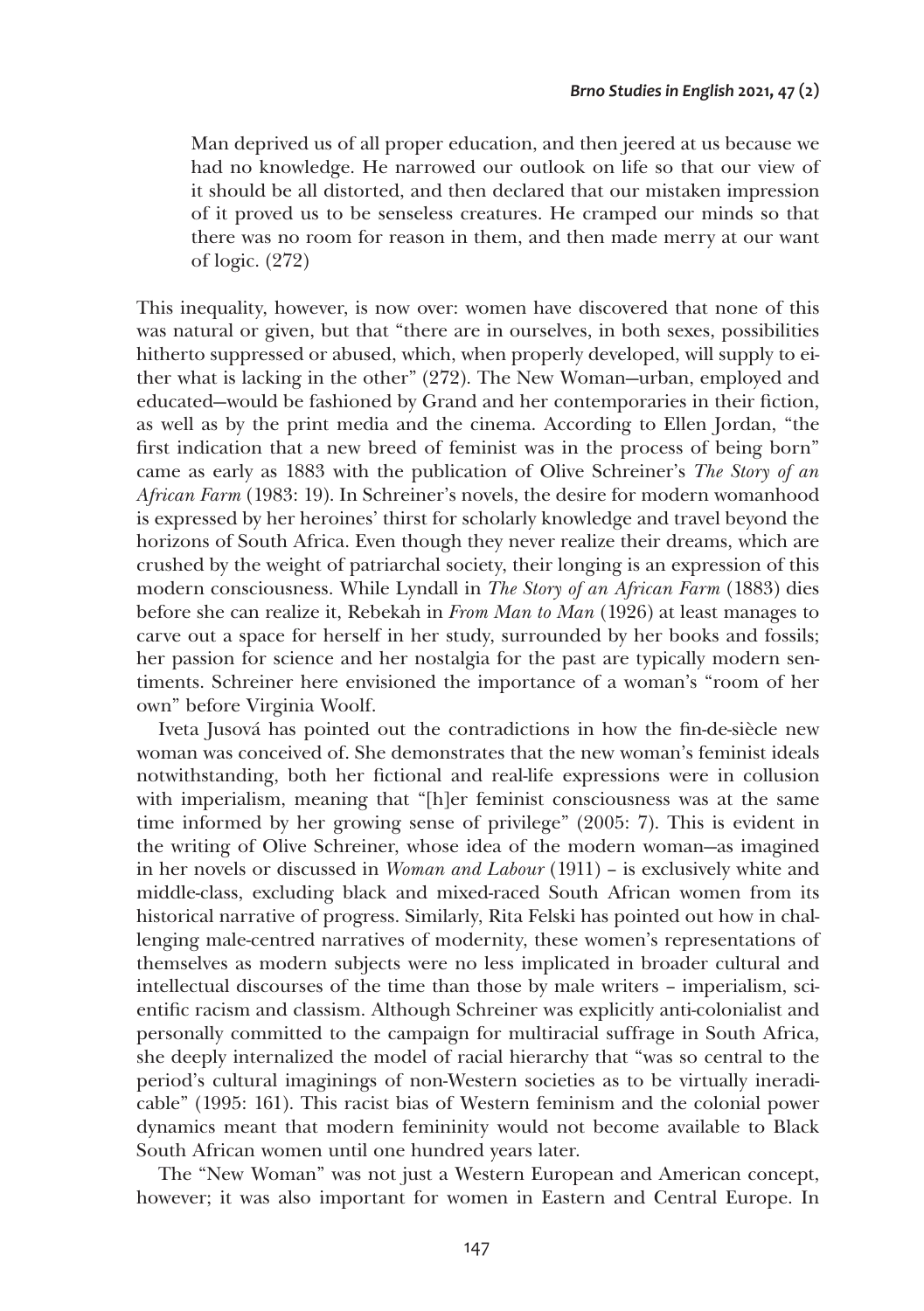the Slovak context, feminism was promoted since the late  $19<sup>th</sup>$  century by the writers Elena Maróthy-Šoltésová (1825–1878), Terézia Vansová (1857–1942), and especially Hana Gregorová (1885–1958), whose work draws from and places them into the European feminist tradition. It is particularly interesting in comparison with South African writers, because it took place in the context of Slovak nationalist struggles for emancipation from the double domination of the Hungarian Kingdom and the Austrian Empire. Clemens Ruthner has demonstrated how the Hapsburg Empire can usefully be read with the instruments of postcolonial theory as a quasi-colonial situation, broadening the problematic of colonialism by Austria-Hungary's "inner colonies". He shows that nineteenth-century Austro-Hungarian discourses and literary texts quite often contained colonial motifs, Orientalist undercurrents and "*krypto-koloniale Phantasien*" (317) that placed ethnic minorities into the position of the colonized Other, with distinct racial implications. Slovak women's position in fin-de-siècle Hapsburg Empire can thus be compared to that of black women in apartheid South Africa as doubly colonized: based on their ethnicity and their gender.

In her public lectures, essays and articles, Gregorová championed the importance of women's higher education and participation in public life, including the right to vote and be elected. She saw woman as no less suited to this role than man, and emphasized that men must equally participate in domestic and family affairs. Feminism, for her, was not simply the struggle for women's equality with men, but for a better society, social progress and peace. Her efforts were lampooned by male nationalist intellectuals such as S. H. Vajanský, who "warned before the ruin of feminism and praised the woman's role as a vestal" (Gregorová 1979: 67; all translations are mine), as well as conservative women, who saw women's emancipation as subordinate to national emancipation. The place of the Slovak woman at the family hearth, supporting the man as a wife, mother and housekeeper, was seen as necessitated by the quasi-colonial situation wherein the small nation needed to close its ranks and give up individualist desires—a situation highly similar to that of the South African anti-apartheid struggle. These early Slovak feminists, isolated in their efforts, craved inspiration and encouragement from Western feminism. The first Slovak women's magazine, *Dennica*, founded in 1898, "brought news about the activities and successes of women all over the world, including in the field of science" (Gregorová 1979: 99). It immediately encountered rejection by the "guardians of the family, who were afraid that emancipation was unnatural, because it leads the woman away from her 'primary' role" (99). The *Slovak National Newspaper* called *Dennica* "a pale, anaemic offshoot of feminism under the Tatra Mountains, born of something disgusting, immoral, unhealthy" (104).

In October 1918, upon the capitulation of Austria-Hungary, two hundred Slovak nationalists met in the city of Martin to declare the sovereignty of the Slovak nation and to establish the Slovak National Council. Gregorová remembers: "We called in vain to be included in the negotiations when the Declaration of the Slovak Nation was passed. […] They did not let us inside the Tatra Bank, where the future of the entire nation was being decided. We paced back and forth in front of the building, banished by our own men, silenced" (132). In spite of their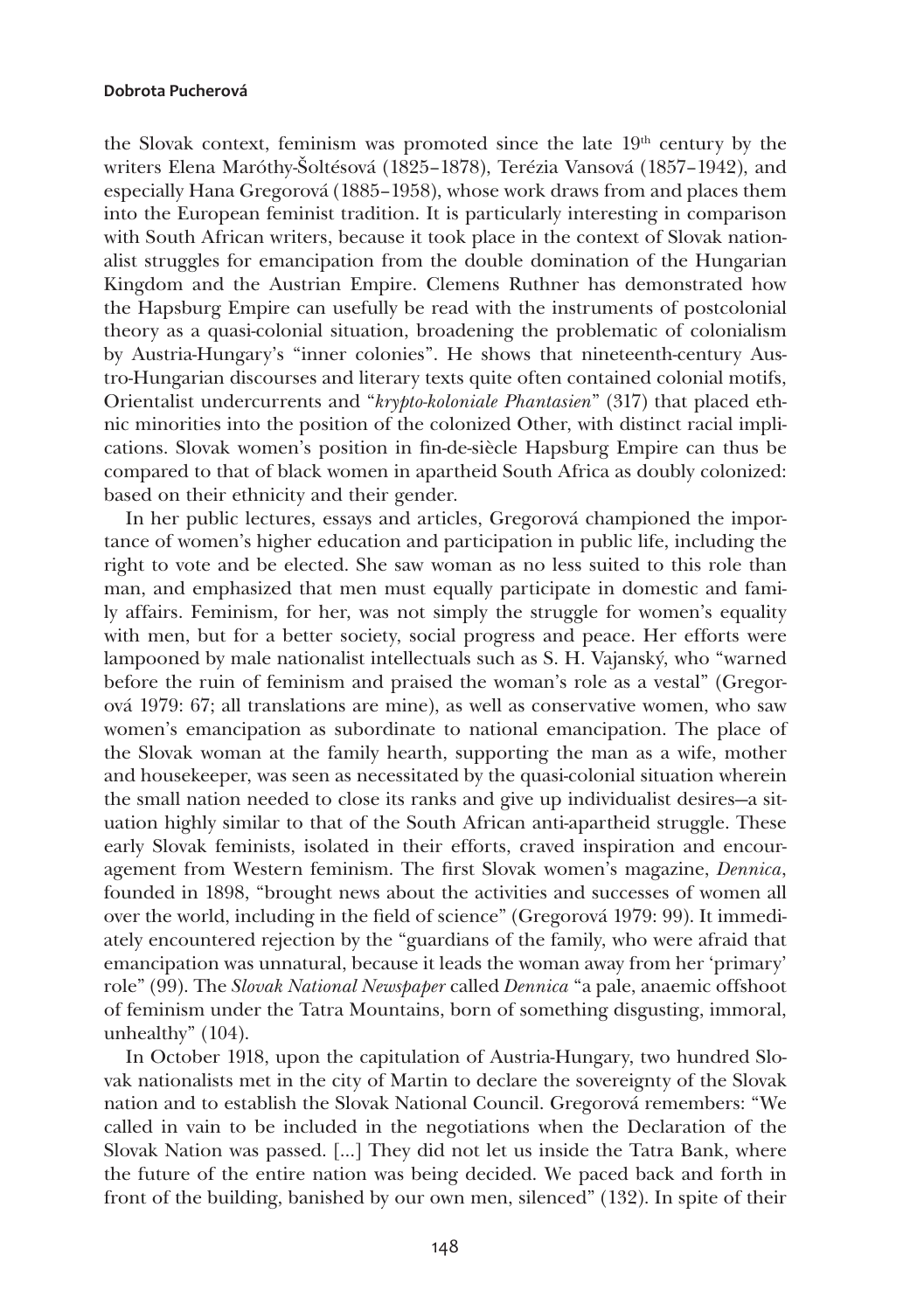demands, women were not given any seats in the Slovak National Council.

The experiences of Slovak and South African women are a testimony to the ways nationalism is intertwined with patriarchy and excludes women from full citizenship. Whether colonial or anti-colonial, nationalism, as is now widely accepted among postcolonial historians, is deeply conservative about gender roles, because it is anxious to establish a stable social order whose values are unchallenged, as I described above. Slovak and South African women are further related by their shared peripheral position and colonial experience. Even though the situation under South African apartheid and under the Hapsburgs was in many ways different, it resulted in similar set-backs for women. Gregorová saw the Slovak nationalist struggle against Hungarian and Austrian domination as a disadvantage for Slovak women in comparison to Western European and American women:

While elsewhere feminism tended towards universal aims, proclaiming cosmopolitanism, here we were only at the stage of awakening national consciousness. […] To join the revolutionary ideas of women from developed nations would have meant to fall head-first. The nation preferred tame women, and the Slovak women complied, in spite of their desire for new knowledge. (Gregorová 1929: 235).

Her description of the dynamics of Slovak feminism at the turn of the 19<sup>th</sup> and  $20<sup>th</sup>$  century echoes the belief of South African anti-apartheid women activists from the 1980s that national liberation came before women's liberation. It was only after the establishment of Czechoslovakia in 1918 that the concept of "nová žena" (new woman) gained influence in the discourse of the time as a model woman publicly engaged in nation-building, fostering national consciousness, republican ideas, peace and prosperity (see Göllnerová and Zikmundová 1938). Women's equality with men, officially promoted by the first Czechoslovak president T. G. Masaryk, came to be seen as part of this democracy-building (Mongu 2011).

## **Conclusion: Transnational feminist genealogies**

Gregorová's essay "Slovenka pri krbe a knihe" (The Slovak woman by the fireplace with a book, 1929) is according to Jana Cviková and Jana Juráňová (2007: 227) of similar significance in the feminist literary tradition as Woolf's *A Room of One's Own*, published in the same year. It emphasizes the importance of revising the existing canon and recovering forgotten works to write a female literary history. For Woolf, "a woman writing thinks back through her mothers" (Woolf 1929: Ch. 6). Like Woolf, Gregorová perceived her literary predecessors as her symbolic mothers, the source of female authority and continuity: "Mothers, foremothers! Where are your souls floating? With love we are following you" (Gregorová 1929: 41). For Woolf and Gregorová, such feminist alliances were crucial for women whose place in the nation was always subject to negotiation. As Woolf wrote in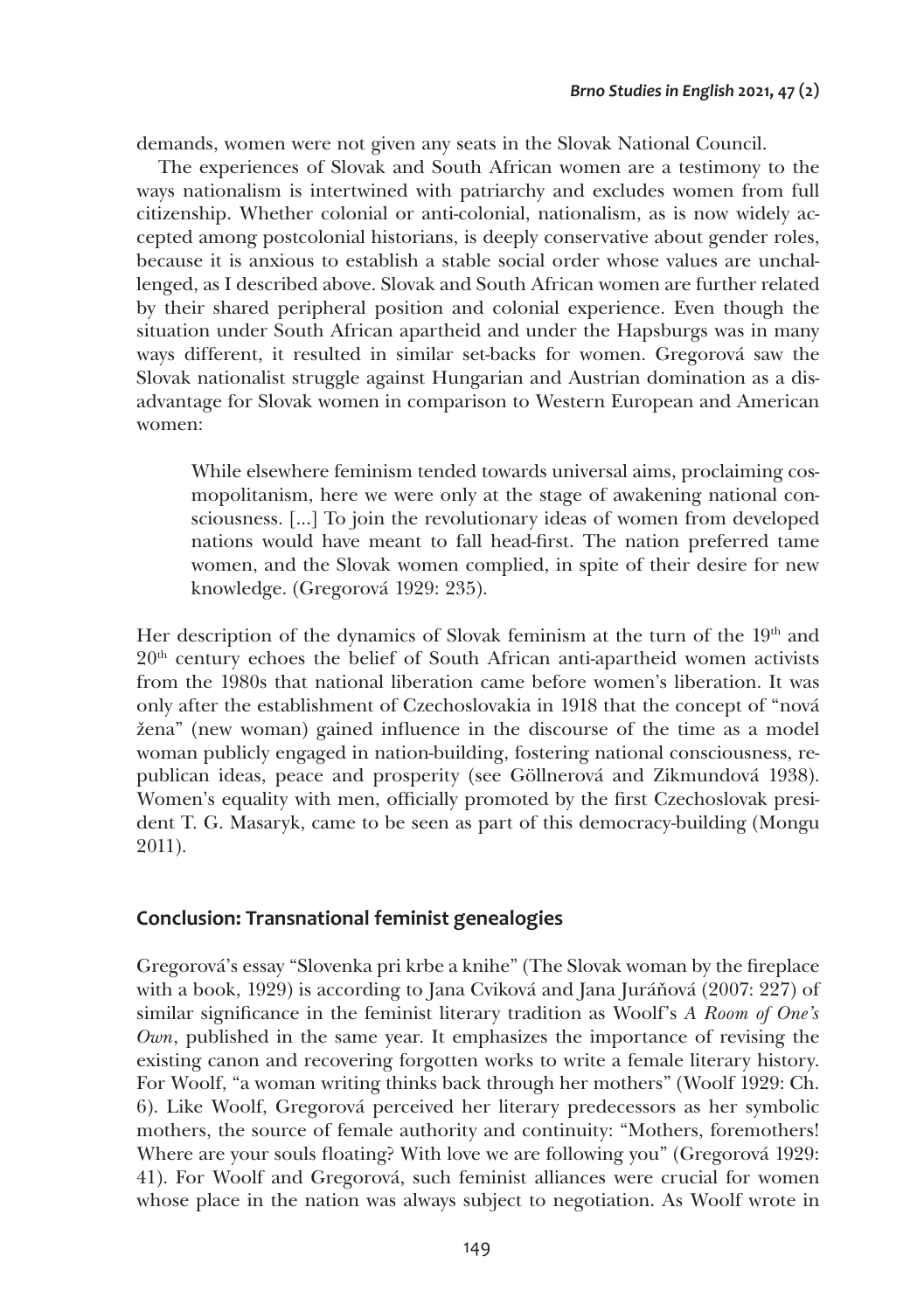her anti-patriarchal pacifist manifesto *Three Guineas* (1938), "As a woman I have no country. As a woman I want no country. As a woman my country is the whole world" (121). In reference to Woolf, feminists have argued that if the nation cannot be an adequate home for women, transnational feminist alliances are necessary to forge resistance against patriarchy, even as the nation remains a location of identity that needs to be reimagined as liberatory (see e.g., Boehmer).

This consciousness of continuing "in the footsteps" of one's predecessors is present also in the thinking of 21st-century South African women writers. Having very few "literary foremothers" among their own, contemporary black South African women writers are looking abroad for imaginative and intellectual role-models – in particular, to American women writers who have written about black femininity in relation to slavery, segregation and patriarchy. For instance, Angela Makholwa lists among her key influences Harper Lee (Patterson), while for the novelist Kopano Matlwa (born 1985) the greatest inspiration was Toni Morrison (Matlwa Interview), and for Mohale Mashigo (born 1983) this place is occupied by Alice Walker's *The Colour Purple* (Mashigo viii). Similarly, the poet Koleka Putuma (born 1993), who with her radical feminist poetry collection *Collective Amnesia* (2017) became the best-selling poet in South African history, in her poem "Lifeline" offers a list of feminists she sees as her predecessors. It starts off with three American names who pioneered intersectional feminist thinking: Kimberlé Crenshaw, Audre Lorde, and Angela Davis. The poem concludes by emphasizing the importance of such genealogies for women's survival: "it is a lifeline. / every name / is a gospel shut up in my bones. / every name / chants / Black  $\chi$ girl—Live!" (85).

In taking inspiration from these American writers and feminists,  $21<sup>st</sup>$ -century South African women writers appropriate, and become part of, an anti-racist, anti-slavery, revolutionary, transnational feminist tradition. By re-reading their works in the context of a transnational feminist tradition in which they wrote, it is possible to comprehend the enormous speed with which black women writers established themselves in the South African literary landscape, catching up with and even overtaking their male counterparts. In a situation where black women writers lagged behind men by at least seventy years, the inspiration from American women's literary and feminist tradition enabled these writers to rapidly develop their feminist voices. This shows that contemporary South African feminist writing cannot be seen in isolation from American feminism. Likewise, the trope of the New South African Woman must be read not as an isolated phenomenon, but in continuity with 1st-wave feminists and as part of a transnational feminist consciousness.

## **References**

- Arndt, Susan (2002) *The Dynamics of African Feminism: Defining and Classifying African Feminist Literatures*. Trans. Isabel Cole. Trenton, NJ: Africa World Press.
- Bhekisisa Team (2021) "#SayHerName: The faces of South Africa's femicide epidemic." *Mail & Guardian South Africa*, 14 April 2021. Available online at [https://mg.co.za/](https://mg.co.za/health/2021-04-14-sayhername-the-faces-of-south-africas-femicide-epidemic/)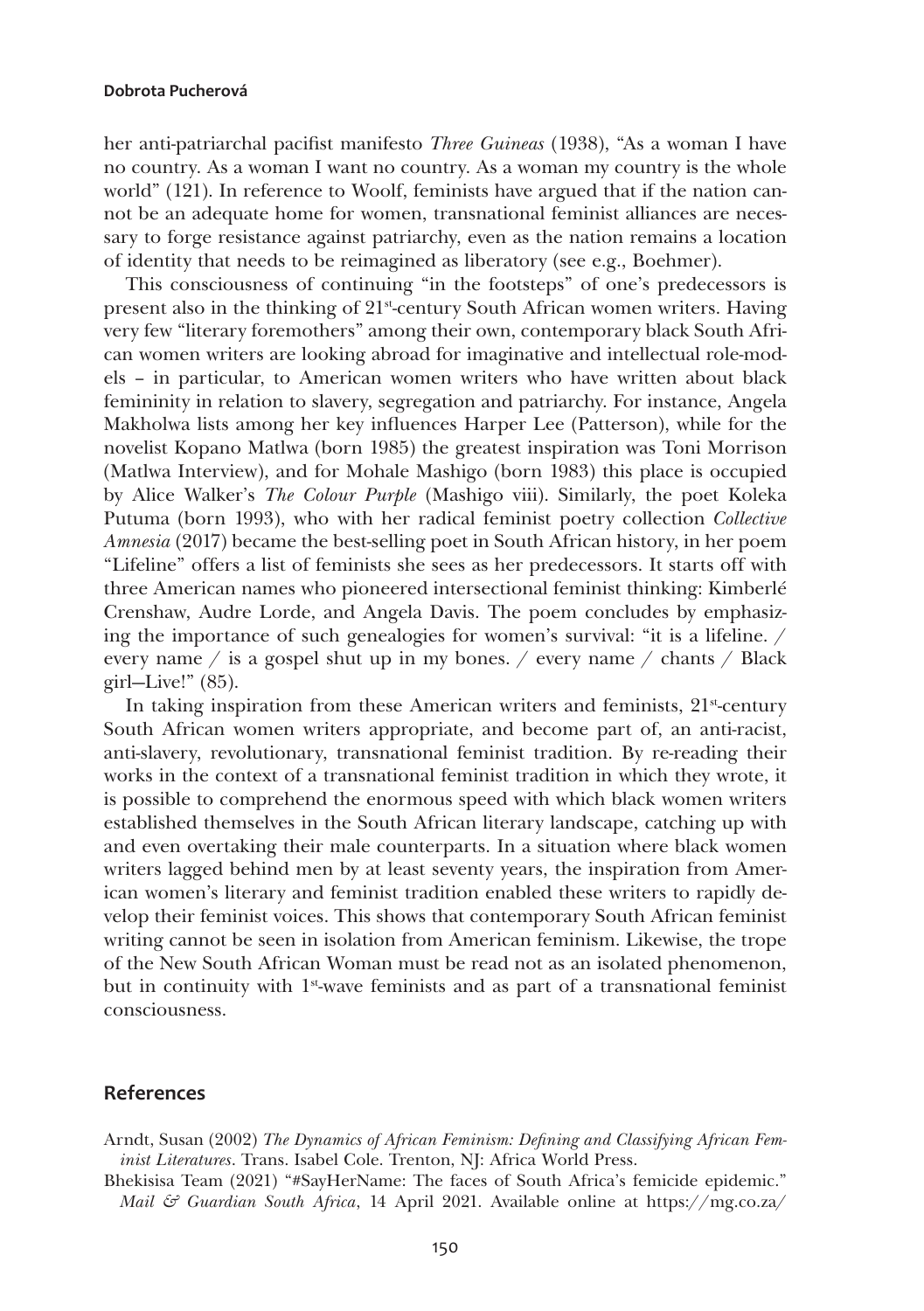[health/2021-04-14-sayhername-the-faces-of-south-africas-femicide-epidemic/](https://mg.co.za/health/2021-04-14-sayhername-the-faces-of-south-africas-femicide-epidemic/) Accessed on 11 Sept 2021.

- Boehmer, Elleke (2005) *Stories of Women: Gender and Narrative in the Postcolonial Nation*. Manchester: Manchester University Press.
- Crabtree, Justina (2020) "South Africa's other pandemic: Femicide rate spikes as coronavirus lockdown lifts." *CGT News*, 17 July 2020. Available online at [https://news.cgtn.](https://news.cgtn.com/news/2020-06-20/South-Africa-s-femicide-rate-spikes-as-coronavirus-lockdown-lifts-RskMmKKcus/index.html) [com/news/2020-06-20/South-Africa-s-femicide-rate-spikes-as-coronavirus-lockdown](https://news.cgtn.com/news/2020-06-20/South-Africa-s-femicide-rate-spikes-as-coronavirus-lockdown-lifts-RskMmKKcus/index.html)[lifts-RskMmKKcus/index.html.](https://news.cgtn.com/news/2020-06-20/South-Africa-s-femicide-rate-spikes-as-coronavirus-lockdown-lifts-RskMmKKcus/index.html) Accessed on 5 June 2021.
- Cviková, Jana and Jana Juráňová (2008). "Slovenka pri krbe a knihe." In: Cviková, Jana and Jana Juráňová (eds.) *Hana Gregorová: Slovenka pri knihe*. Bratislava: Aspekt, 226–231. Felski, Rita (1995) *The Gender of Modernity*. Cambridge: Harvard University Press.
- Göllnerová, Alžbeta and Jarmila Zikmundová (eds.) (1938) *Žena novej doby. Kniha pre výchovu demokratickej ženy*. Bratislava: Tatra.
- Gqola, Pumla Dineo (2015) *Rape: A South African Nightmare*. Auckland Park: MFBooks Joburg.
- Gqola, Pumla Dineo (2016) "A peculiar place for a feminist? The New South African Woman, True Love magazine and Lebo(gang) Mashile." *Safundi* 17 (2), 119–136.
- Grand, Sarah. 1894. "The new aspect of the woman question." *The North American Review* 158 (448), 270–276.
- Gregorová, Hana (1929) *Slovenka pri krbe a knihe*. Prague: Mazáčova slovenská knižnica.
- Gregorová, Hana (1979) *Spomienky*, ed. Dagmar Gregorová-Prášilová. Bratislava: Tatran.
- Jordan, Ellen (1983) "The christening of the New Woman: May 1894." *Victorian Newsletter* 63, 19–21.
- Jusová, Iveta (2005) *The New Woman and Empire*. Columbus: Ohio State University Press.
- Knight, Stephen (2004) *Crime Fiction 1800–2000: Detection, Death, Diversity*. New York: Palgrave Macmillan.
- Lewis, Desiree (2009) "Discursive challenges for African feminisms." In Ampofo, Akosua Adomako and Signe Arnfred (eds.) *African Feminist Politics of Knowledge: Tensions, Challenges, Possibilities*. Uppsala: Nordic African Institute, 205–221.
- Makholwa, Angela (2007) *Red Ink*. Johannesburg: Pan Macmillan SA.
- Makholwa, Angela (2013) *Black Widow Society*. Johannesburg: Pan Macmillan SA.
- Makholwa, Angela. 2014. "The Interview Angela Makholwa: Death becomes her." *News 24*, 24 March 2014. Available online at [https://www.news24.com/news24/archives/city-press/](https://www.news24.com/news24/archives/city-press/the-interview-angela-makholwa-death-becomes-her-20150429) [the-interview-angela-makholwa-death-becomes-her-20150429.](https://www.news24.com/news24/archives/city-press/the-interview-angela-makholwa-death-becomes-her-20150429) Accessed on 20 May 2019.
- Mashigo, Mohale (2016) "From Sweet Valley High to The Yearning." In: Mashigo, Mohale (ed.) *The Yearning*. Johannesburg: Pan Macmillan SA, vii–x.
- Matlwa, Kopano (2009) "Interview with Kopano Matlwa: author of Coconut." *Literary Tourism*, 5 November 2009. Available online at [http://www.literarytourism.co.za/in](http://www.literarytourism.co.za/index.php?option=com_content&view=article&id=291:interview-with-kopano-matlwa-author-of-coconut&catid=26&Itemid=100053)[dex.php?option=com\\_content&view=article&id=291:interview-with-kopano-matlwa-au](http://www.literarytourism.co.za/index.php?option=com_content&view=article&id=291:interview-with-kopano-matlwa-author-of-coconut&catid=26&Itemid=100053)[thor-of-coconut&catid=26&Itemid=100053.](http://www.literarytourism.co.za/index.php?option=com_content&view=article&id=291:interview-with-kopano-matlwa-author-of-coconut&catid=26&Itemid=100053) Accessed on 20 July 2020.
- Mitchley, Alex (2021) "IN NUMBERS | Murder and rape on the rise: SA's quarterly crime statistics." *News* 24, 20 August 2021. Available online at [https://www.news24.com/](https://www.news24.com/news24/southafrica/news/in-numbers-murder-and-rape-on-the-rise-sas-quarterly-crime-statistics-20210820) [news24/southafrica/news/in-numbers-murder-and-rape-on-the-rise-sas-quarterly-crime](https://www.news24.com/news24/southafrica/news/in-numbers-murder-and-rape-on-the-rise-sas-quarterly-crime-statistics-20210820)[statistics-20210820](https://www.news24.com/news24/southafrica/news/in-numbers-murder-and-rape-on-the-rise-sas-quarterly-crime-statistics-20210820) Accessed on 11 Sept. 2021.
- Mongu, Blanka (2011) "Obraz modernej ženy v nemeckom a českom fejtóne v medzivojnovom období." In: Dudeková, Gabriela et al. (eds.) *Na ceste k modernej žene*. Bratislava: Veda, 117-126.
- Murray, Jessica (2016) "Constructions of gender in contemporary South African crime fiction: a feminist literary analysis of the novels of Angela Makholwa." *English Studies in Africa* 59 (2): 14–26.
- Myambo, Melissa Thandiwe (2020) "The spatial politics of chick lit in Africa and Asia: sidestepping tradition and fem-washing global capitalism?" *Feminist Theory* 21 (1), 111–129.